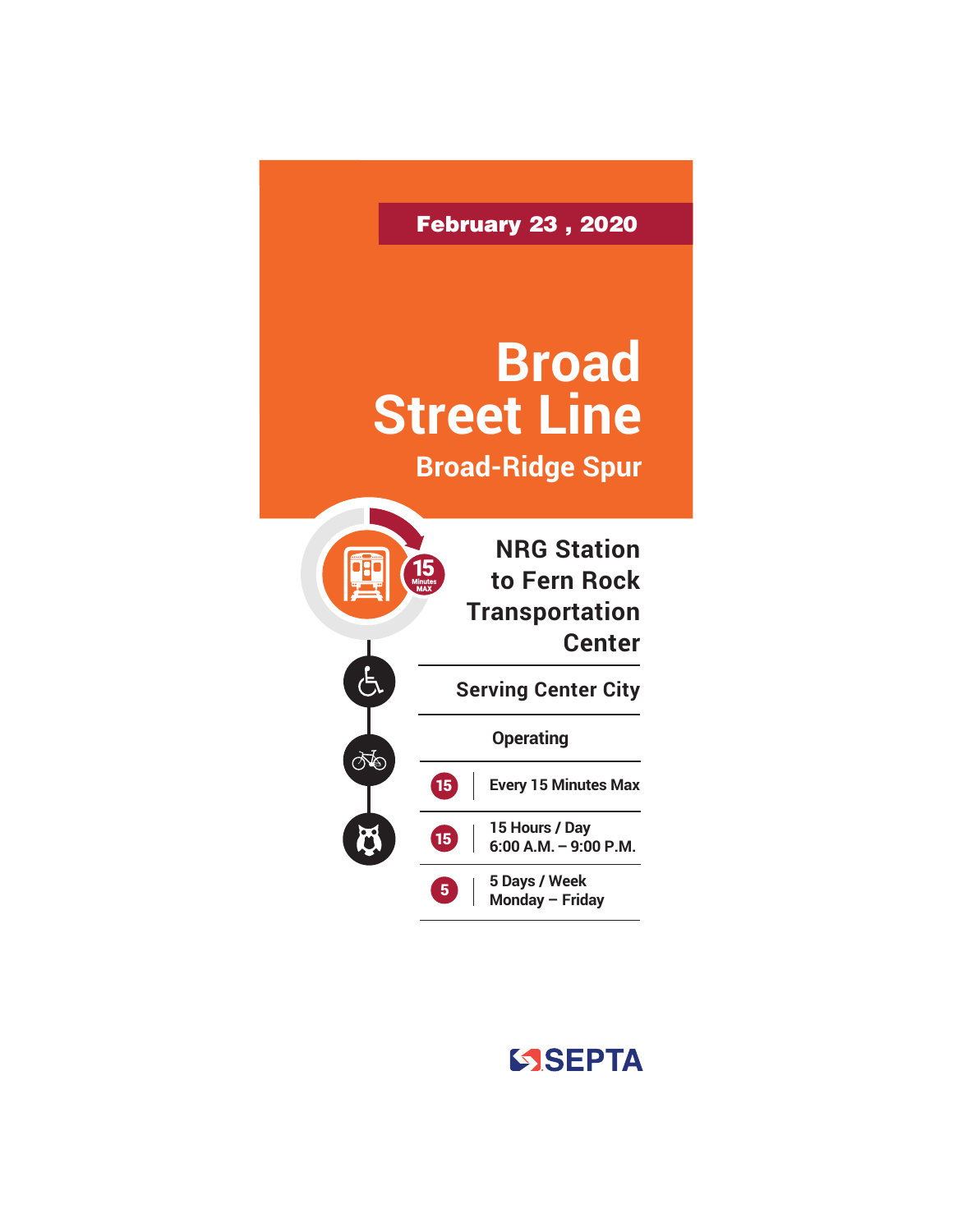## **What the frequency icons mean**



 $\blacktriangleright$  Google play **SSEPTA** 

**Customer Service:** 215-580-7800 **TDD/TTY:** 215-580-7853 www.septa.org/frequency

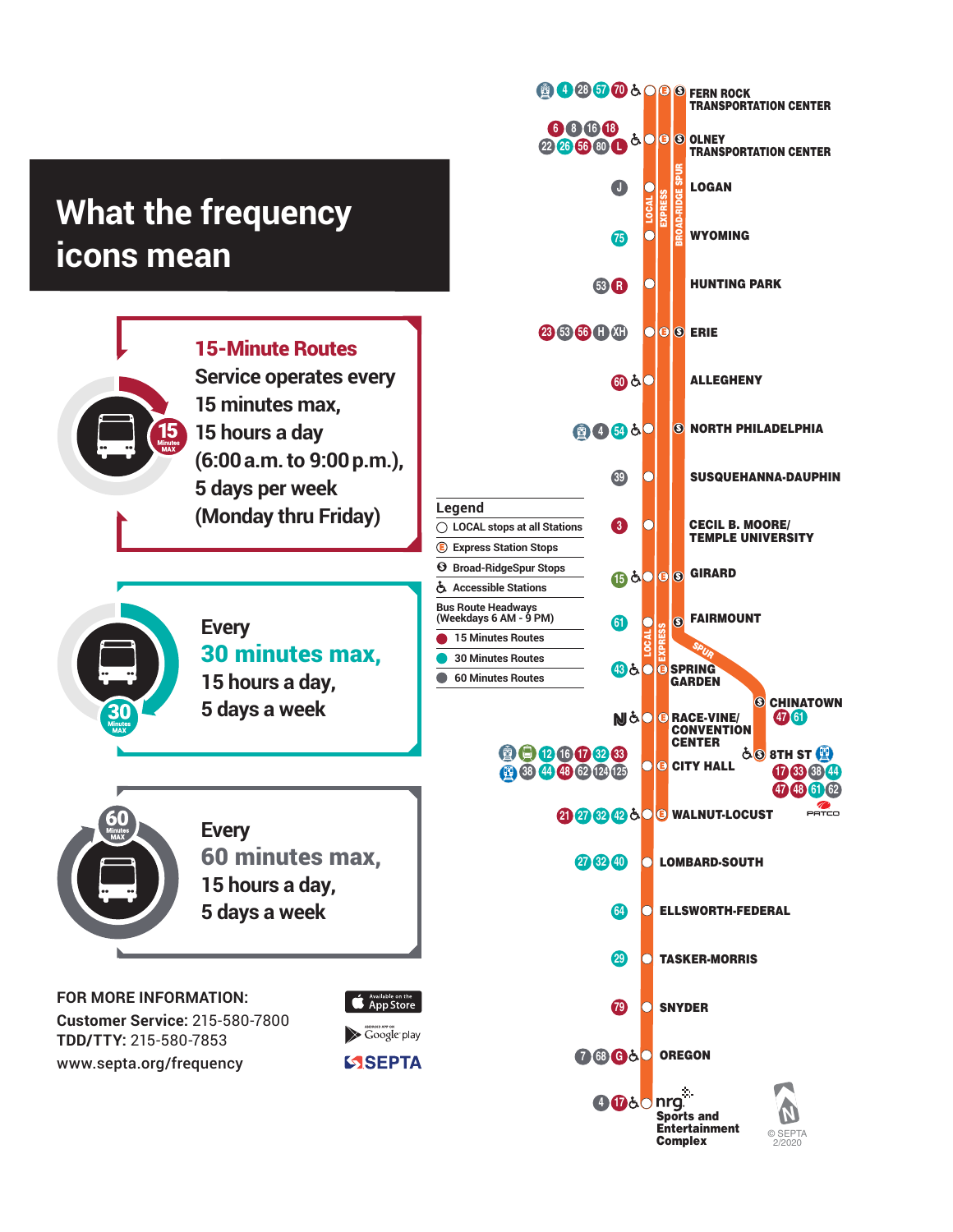

|                                       |                                                                                                                           |                                          | <b>Weekdays</b>                                                                              |                                      |                                      |                                          |  |                                         |
|---------------------------------------|---------------------------------------------------------------------------------------------------------------------------|------------------------------------------|----------------------------------------------------------------------------------------------|--------------------------------------|--------------------------------------|------------------------------------------|--|-----------------------------------------|
|                                       |                                                                                                                           |                                          | <b>To NRG Station</b>                                                                        |                                      |                                      |                                          |  |                                         |
| င်္င                                  | <u>ier</u>                                                                                                                |                                          | ර්                                                                                           |                                      | ჭ                                    | ර්                                       |  | င်္င                                    |
| z                                     | ransı<br><b>Olney</b>                                                                                                     | Erie                                     | Universi<br>Moore/<br>Ó<br>emple<br>$\overline{\text{c}}$ ecil                               | 로                                    | Malnut-Locust                        | <b>SED</b>                               |  | <b>SED</b>                              |
|                                       |                                                                                                                           |                                          | <b>AM SERVICE (TRAIN)</b>                                                                    |                                      |                                      |                                          |  |                                         |
| 4.43<br>4.56<br>5.13<br>5.28<br>5.44  | $\sim$<br>4.59<br>5.16<br>5.32<br>5.47                                                                                    | $\cdots$<br>5.07<br>5.24<br>5.39<br>5.55 | $\sim$<br>5.13<br>5.30<br>5.46<br>6.01                                                       | 5.00<br>5.22<br>5.39<br>5.54<br>6.10 | 5.01<br>5.23<br>5.40<br>5.56<br>6.11 | 5.14<br>5.36<br>5.53<br>6.08<br>6.24     |  | 4.52<br>5.07<br>5.24<br>5.41<br>5.56    |
| X5.47<br>5.54<br>6.04<br>X6.07        | 5.51<br>5.57<br>6.07<br>6.11                                                                                              | 5.55<br>6.05<br>6.15<br>6.15             | ---<br>6.11<br>6.21                                                                          | 6.05<br>6.20<br>6.30<br>6.25         | 6.07<br>6.21<br>6.31<br>6.27         | $\overline{a}$<br>6.34<br>6.44           |  | ---<br>6.11<br><br>6.26                 |
|                                       | <b>Express trains operate every 10 minutes or less during</b><br>peak hours and every 12 minutes or less during off-peak. |                                          | Local trains operate every 8 minutes or less<br>until 6:30PM, then every 12 minutes or less. |                                      |                                      |                                          |  | <b>Express trains</b><br>peak hours and |
| 12.04                                 | 12.07                                                                                                                     | 12.15                                    | 12.21                                                                                        | 12.30                                | 12.31                                | 12.44                                    |  | 12.06<br>12.15                          |
| $\sim$                                | $\sim$                                                                                                                    | $\sim$                                   | <b>AFTER MIDNIGHT SERVICE (BUS)</b><br>$\sim$                                                | 12.30                                | 12.32                                | 12.46                                    |  |                                         |
| 12.14<br>12.20<br>12.30<br>12.40      | 12.17<br>12.23<br>12.33<br>12.43                                                                                          | 12.24<br>12.30<br>12.40<br>12.50         | 12.31<br>12.37<br>12.47<br>12.57                                                             | 12.44<br>12.50<br>1.00<br>1.10       | 12.46<br>12.52<br>1.01<br>1.11       | 1.00<br>1.06<br>1.14<br>1.24             |  | 12.22<br>12.32<br>12.42<br>12.52        |
| 12.55<br>1.10<br>1.24<br>1.41<br>1.56 | 12.58<br>1.13<br>1.27<br>1.44<br>1.59                                                                                     | 1.05<br>1.20<br>1.34<br>1.51<br>2.06     | 1.12<br>1.27<br>1.41<br>1.58<br>2.13                                                         | 1.25<br>1.40<br>1.54<br>2.10<br>2.25 | 1.26<br>1.41<br>1.55<br>2.11<br>2.26 | 1.39<br>1.54<br>2.08<br>2.23<br>2.38     |  | 1.07<br>1.22<br>1.37<br>1.52<br>A2.06   |
| 2.11<br>2.26<br>2.42<br>2.58<br>3.13  | 2.14<br>2.29<br>2.45<br>3.00<br>3.15                                                                                      | 2.21<br>2.36<br>2.52<br>3.07<br>3.22     | 2.28<br>2.43<br>2.59<br>3.14<br>3.29                                                         | 2.40<br>2.55<br>3.10<br>3.25<br>3.40 | 2.41<br>2.56<br>3.11<br>3.26<br>3.41 | 2.53<br>3.08<br>3.23<br>3.38<br>3.53     |  | 2.07<br>2.22<br>2.37<br>2.52<br>A3.06   |
| 3.28<br>3.43<br>3.58<br>4.13<br>4.23  | 3.30<br>3.45<br>4.00<br>4.15<br>4.25                                                                                      | 3.37<br>3.52<br>4.07<br>4.22<br>4.32     | 3.44<br>3.59<br>4.14<br>4.29<br>4.39                                                         | 3.55<br>4.10<br>4.25<br>4.40<br>4.50 | 3.56<br>4.11<br>4.26<br>4.41<br>4.51 | 4.08<br>$4.23$<br>$4.38$<br>4.53<br>5.03 |  | 3.07<br>3.22<br>3.37<br>3.52<br>A4.08   |
| 4.33<br>4.42<br>4.52                  | 4.35<br>4.44<br>4.54                                                                                                      | 4.42<br>4.51<br>5.01                     | 4.49<br>4.58<br>5.08                                                                         | 5.00<br>5.10<br>5.20                 | 5.01<br>5.11<br>5.21                 | 5.14<br>5.24<br>5.34                     |  | 4.07<br>4.22<br>4.32<br>4.42<br>4.52    |
| X - Express                           |                                                                                                                           |                                          |                                                                                              |                                      |                                      |                                          |  | X - Express<br>A - Time shown Ore       |

|                                       |                                                                                                                                                                                                                    |                                         | <u>Neekdays</u>                                     |                                        |                                       |                                       |
|---------------------------------------|--------------------------------------------------------------------------------------------------------------------------------------------------------------------------------------------------------------------|-----------------------------------------|-----------------------------------------------------|----------------------------------------|---------------------------------------|---------------------------------------|
|                                       |                                                                                                                                                                                                                    |                                         | <b>To Fern Rock</b><br><b>Transportation Center</b> |                                        |                                       |                                       |
| င်္င                                  | င်္င                                                                                                                                                                                                               |                                         |                                                     |                                        |                                       |                                       |
|                                       |                                                                                                                                                                                                                    |                                         |                                                     |                                        |                                       |                                       |
|                                       |                                                                                                                                                                                                                    |                                         | <b>AM SERVICE (TRAIN)</b>                           |                                        |                                       |                                       |
| 4.52<br>5.07<br>5.24<br>5.41<br>5.56  | $\sim$<br>5.17<br>5.34<br>5.51<br>6.06                                                                                                                                                                             | 5.00<br>5.19<br>5.36<br>5.53<br>6.08    | 5.08<br>5.27<br>5.44<br>6.01<br>6.16                | 5.15<br>5.34<br>5.51<br>6.08<br>6.23   | 5.21<br>5.40<br>5.57<br>6.14<br>6.29  | 5.27<br>5.46<br>6.03<br>6.20<br>6.35  |
| 6.11<br>6.26                          | X6.16<br>6.22<br>X6.34<br>6.37                                                                                                                                                                                     | 6.18<br>6.23<br>6.36<br>6.38            | <br>6.32<br>6.47                                    | 6.28<br>6.38<br>6.45<br>6.53           | 6.32<br>6.44<br>6.50<br>6.59          | 6.38<br>6.50<br>6.55<br>7.05          |
|                                       | Local trains operate every 8 minutes or less<br>until 6:30PM, then every 12 minutes or less.<br>Express trains operate every 10 minutes or less during<br>peak hours and every 12 minutes or less during off-peak. |                                         |                                                     |                                        |                                       |                                       |
| 12.06<br>12.15                        | 12.17<br>12.25                                                                                                                                                                                                     | 12.18<br>12.30                          | 12.27<br>12.39                                      | 12.33<br>12.45                         | 12.39<br>12.51                        | 12.45<br>12.57                        |
|                                       |                                                                                                                                                                                                                    |                                         | <b>AFTER MIDNIGHT SERVICE (BUS)</b>                 |                                        |                                       |                                       |
| 12.22<br>12.32<br>12.42<br>12.52      | 12.34<br>12.44<br>12.54<br>1.04                                                                                                                                                                                    | 12.30<br>12.40<br>12.50<br>1.00<br>1.10 | 12.38<br>12.48<br>12.58<br>1.08<br>1.18             | 12.46<br>12.56<br>1.06<br>1.15<br>1.25 | 12.54<br>1.04<br>1.13<br>1.22<br>1.32 | 12.57<br>1.06<br>1.15<br>1.24<br>1.34 |
| 1.07<br>1.22<br>1.37<br>1.52<br>A2.06 | 1.19<br>1.34<br>1.49<br>2.04<br>2.16                                                                                                                                                                               | 1.25<br>1.40<br>1.55<br>2.10<br>2.22    | 1.33<br>1.48<br>2.03<br>2.18<br>2.30                | 1.40<br>1.55<br>2.10<br>2.25<br>2.37   | 1.47<br>2.02<br>2.17<br>2.32<br>2.44  | 1.49<br>2.04<br>2.19<br>2.34<br>2.46  |
| 2.07<br>2.22<br>2.37<br>2.52<br>A3.06 | 2.19<br>2.34<br>2.49<br>3.04<br>3.16                                                                                                                                                                               | 2.25<br>2.40<br>2.55<br>3.10<br>3.22    | 2.33<br>2.48<br>3.03<br>3.18<br>3.30                | 2.40<br>2.55<br>3.10<br>3.25<br>3.37   | 2.47<br>3.02<br>3.18<br>3.33<br>3.45  | 2.49<br>3.04<br>3.20<br>3.35<br>3.47  |
| 3.07<br>3.22<br>3.37<br>3.52<br>A4.08 | 3.19<br>3.34<br>3.49<br>4.04<br>4.18                                                                                                                                                                               | 3.25<br>3.40<br>3.55<br>4.10<br>4.24    | 3.33<br>3.48<br>4.03<br>4.18<br>4.32                | 3.40<br>3.55<br>4.10<br>4.25<br>4.39   | 3.48<br>4.03<br>4.18<br>4.33<br>4.47  | 3.50<br>4.05<br>4.20<br>4.35<br>4.49  |
| 4.07<br>4.22<br>4.32<br>4.42<br>4.52  | 4.19<br>4.34<br>4.44<br>4.54<br>5.04                                                                                                                                                                               | 4.25<br>4.40<br>4.50<br>5.00<br>5.10    | 4.33<br>4.48<br>4.58<br>5.08<br>5.18                | 4.40<br>4.55<br>5.05<br>5.15<br>5.25   | 4.48<br>5.03<br>5.13<br>5.23<br>5.33  | 4.50<br>5.05<br>5.15<br>5.25<br>5.35  |
| X - Express                           | A - Time shown Oregon Station                                                                                                                                                                                      |                                         |                                                     |                                        |                                       |                                       |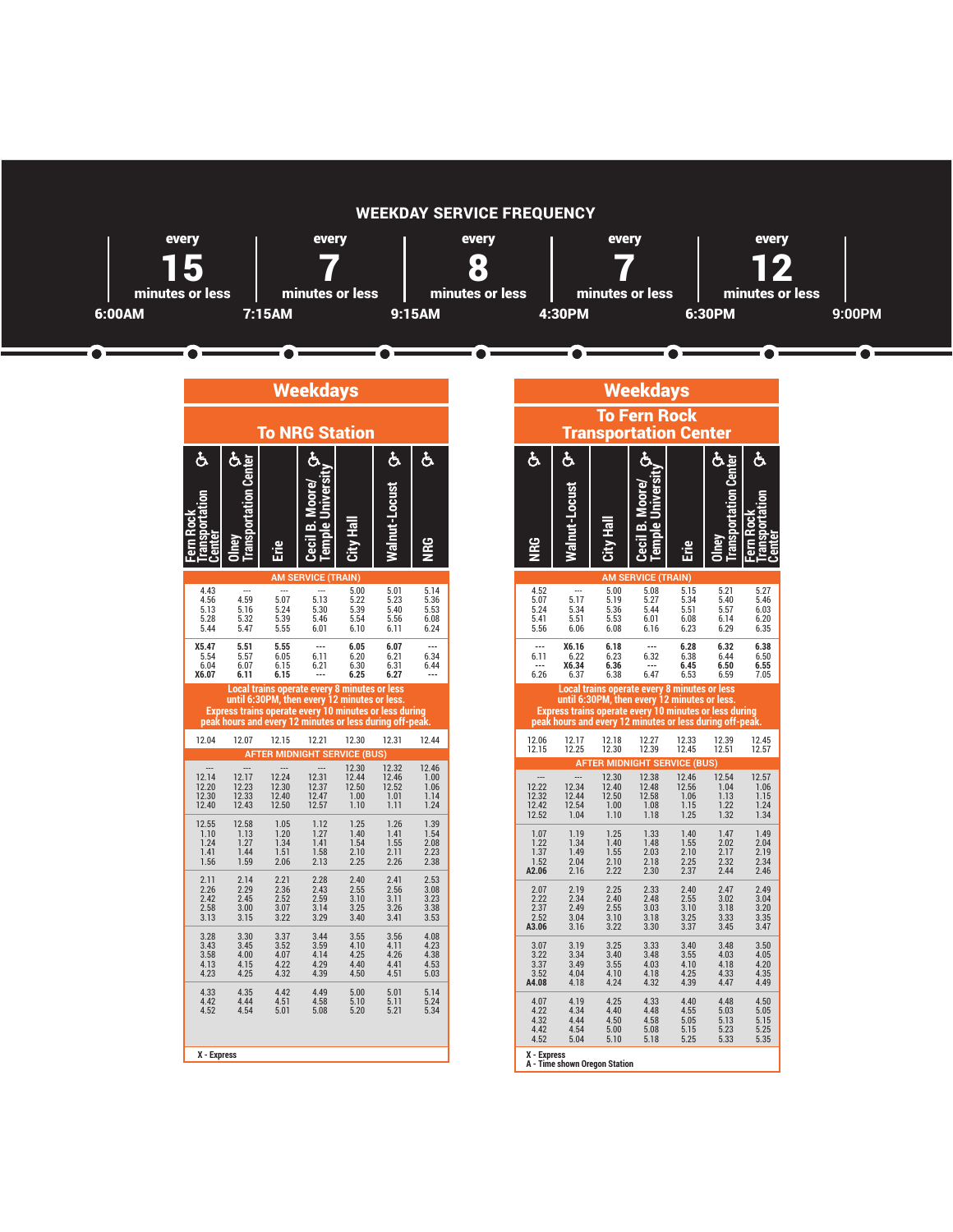| <b>Saturdays</b>                             |                                                         |                                              |                                                      |                                              |                                              |                                              |  |  |  |
|----------------------------------------------|---------------------------------------------------------|----------------------------------------------|------------------------------------------------------|----------------------------------------------|----------------------------------------------|----------------------------------------------|--|--|--|
|                                              |                                                         |                                              | <b>To NRG Station</b>                                |                                              |                                              |                                              |  |  |  |
| ර්                                           |                                                         |                                              |                                                      |                                              | s                                            | င်္င                                         |  |  |  |
| ransportat<br>Fern Rock<br>Center :          | <b>Iransportation Center</b><br><b>Olney</b>            | Erie                                         | Cecil B. Moore,<br>Temple                            | City Hall                                    | Walnut-Locust                                | <b>NRG</b>                                   |  |  |  |
|                                              | <b>Saturday and Sunday Early Morning Train Service.</b> |                                              | Nite-Owl buses do not operate                        |                                              |                                              |                                              |  |  |  |
|                                              |                                                         |                                              | <b>AM SERVICE</b>                                    |                                              |                                              |                                              |  |  |  |
| 12.25<br>12.45<br>1.05<br>1.25<br>1.45       | 12.28<br>12.48<br>1.08<br>1.28<br>1.48                  | 12.36<br>12.56<br>1.16<br>1.36<br>1.56       | 12.42<br>1.02<br>1.22<br>1.42<br>2.02                | 12.51<br>1.11<br>1.31<br>1.51<br>2.11        | 12.52<br>1.12<br>1.32<br>1.52<br>2.12        | 1.05<br>1.25<br>1.45<br>2.05<br>2.25         |  |  |  |
| 2.05<br>2.25<br>2.45<br>3.05<br>3.25         | 2.08<br>2.28<br>2.48<br>3.08<br>3.28                    | 2.16<br>2.36<br>2.56<br>3.16<br>3.36         | 2.22<br>2.42<br>3.02<br>3.22<br>3.42                 | 2.31<br>2.51<br>3.11<br>3.31<br>3.51         | 2.32<br>2.52<br>3.12<br>3.32<br>3.52         | 2.45<br>3.05<br>3.25<br>3.45<br>4.05         |  |  |  |
| 3.45<br>4.05<br>4.25<br>4.43<br>5.00<br>5.15 | 3.48<br>4.08<br>4.28<br>4.46<br>5.03<br>5.18            | 3.56<br>4.16<br>4.36<br>4.54<br>5.11<br>5.26 | 4.02<br>4.22<br>4.42<br>5.00<br>5.17<br>5.32         | 4.11<br>4.31<br>4.51<br>5.09<br>5.26<br>5.41 | 4.12<br>4.32<br>4.52<br>5.10<br>5.27<br>5.42 | 4.25<br>4.45<br>5.05<br>5.23<br>5.40<br>5.55 |  |  |  |
|                                              |                                                         |                                              | <b>PM SERVICE</b>                                    |                                              |                                              |                                              |  |  |  |
| 11.45<br>12.04                               | 11.48<br>12.07                                          | 11.56<br>12.15                               | <b>Then Every 15 Minutes Until</b><br>12.02<br>12.21 | 12.11<br>12.30                               | 12.12<br>12.31                               | 12.25<br>12.44                               |  |  |  |

| <b>Sundays</b>                                 |                                                         |                                           |                                                                                 |                                           |                                           |                                           |  |  |  |
|------------------------------------------------|---------------------------------------------------------|-------------------------------------------|---------------------------------------------------------------------------------|-------------------------------------------|-------------------------------------------|-------------------------------------------|--|--|--|
|                                                |                                                         |                                           | <b>To NRG Station</b>                                                           |                                           |                                           |                                           |  |  |  |
| ර්<br><b>Iransporta</b><br>Fern Rock<br>Center | ර්<br><b>Transportation Center</b><br>Jiney             | Ěrie                                      | <b>Jniversit</b><br>Cecil B. Moore<br><b>Temple</b>                             | City Hall                                 | ර්<br>Walnut-Locust                       | င်္င<br><b>NIRG</b>                       |  |  |  |
|                                                | <b>Saturday and Sunday Early Morning Train Service.</b> |                                           | Nite-Owl buses do not operate                                                   |                                           |                                           |                                           |  |  |  |
|                                                |                                                         |                                           | <b>AM SERVICE</b>                                                               |                                           |                                           |                                           |  |  |  |
| 12.25<br>12.45<br>1.05<br>1.25<br>1.45         | 12.28<br>12.48<br>1.08<br>1.28<br>1.48                  | 12.36<br>12.56<br>1.16<br>1.36<br>1.56    | 12.42<br>1.02<br>1.22<br>1.42<br>2.02                                           | 12.51<br>1.11<br>1.31<br>1.51<br>2.11     | 12.52<br>1.12<br>1.32<br>1.52<br>2.12     | 1.05<br>1.25<br>1.45<br>2.05<br>2.25      |  |  |  |
| 2.05<br>2.25<br>2.45<br>3.05<br>3.25           | 2.08<br>2.28<br>2.48<br>3.08<br>3.28                    | 2.16<br>2.36<br>2.56<br>3.16<br>3.36      | 2.22<br>2.42<br>3.02<br>3.22<br>3.42                                            | 2.31<br>2.51<br>3.11<br>3.31<br>3.51      | 2.32<br>2.52<br>3.12<br>3.32<br>3.52      | 2.45<br>3.05<br>3.25<br>3.45<br>4.05      |  |  |  |
| 3.45<br>4.05<br>4.25<br>4.45<br>5.05           | 3.48<br>4.08<br>4.28<br>4.48<br>5.08                    | 3.56<br>4.16<br>4.36<br>4.56<br>5.16      | 4.02<br>4.22<br>4.42<br>5.02<br>5.22                                            | 4.11<br>4.31<br>4.51<br>5.11<br>5.31      | 4.12<br>4.32<br>4.52<br>5.12<br>5.32      | 4.25<br>4.45<br>5.05<br>5.25<br>5.45      |  |  |  |
| 5.25<br>5.41<br>5.57                           | 5.28<br>5.44<br>6.00                                    | 5.36<br>5.52<br>6.08                      | 5.42<br>5.58<br>6.14                                                            | 5.51<br>6.07<br>6.23                      | 5.52<br>6.08<br>6.24                      | 6.05<br>6.21<br>6.37                      |  |  |  |
|                                                |                                                         |                                           | <b>PM SERVICE</b>                                                               |                                           |                                           |                                           |  |  |  |
| 11.08<br>11.20<br>11.31<br>11.45<br>12.04      | 11.11<br>11.23<br>11.34<br>11.48<br>12.07               | 11.19<br>11.31<br>11.42<br>11.56<br>12.15 | <b>Then Every 15 Minutes Until</b><br>11.25<br>11.37<br>11.48<br>12.02<br>12.21 | 11.34<br>11.46<br>11.57<br>12.11<br>12.30 | 11.35<br>11.47<br>11.58<br>12.12<br>12.31 | 11.48<br>12.00<br>12.11<br>12.25<br>12.44 |  |  |  |

| <b>Saturdays</b>                             |                                                                      |                                              |                                              |                                              |                                              |                                              |                                              | <b>Saturdays</b>                                                                         |                                              |                                              |                                              |
|----------------------------------------------|----------------------------------------------------------------------|----------------------------------------------|----------------------------------------------|----------------------------------------------|----------------------------------------------|----------------------------------------------|----------------------------------------------|------------------------------------------------------------------------------------------|----------------------------------------------|----------------------------------------------|----------------------------------------------|
|                                              | <b>NRG Station</b>                                                   |                                              |                                              |                                              |                                              |                                              |                                              | <b>To Fern Rock</b><br><b>Transportation Center</b>                                      |                                              |                                              |                                              |
|                                              | ර්                                                                   |                                              | ර්                                           | ර්                                           | ර්                                           | ර්                                           |                                              | ර්                                                                                       |                                              | ර්                                           | ර්                                           |
| <b>Ene</b>                                   | Cecil B. Moore/<br>Temple University                                 | City Hall                                    | Walnut-Locust                                | <b>NRG</b>                                   | <b>SE</b>                                    | Walnut-Locust                                | City Hall                                    | University<br>Moore/<br>Cecil B.<br>Temple l                                             | Erie                                         | Olney<br>Transportation Center               | Fern Rock<br>Transportation<br>Center        |
|                                              | unday Early Morning Train Service.<br><b>WI buses do not operate</b> |                                              |                                              |                                              |                                              |                                              |                                              | <b>Saturday and Sunday Early Morning Train Service.</b><br>Nite-Owl buses do not operate |                                              |                                              |                                              |
|                                              | <b>AM SERVICE</b>                                                    |                                              |                                              |                                              |                                              |                                              |                                              | <b>AM SERVICE</b>                                                                        |                                              |                                              |                                              |
| 2.36<br>2.56<br>1.16<br>1.36<br>1.56         | 12.42<br>1.02<br>1.22<br>1.42<br>2.02                                | 12.51<br>1.11<br>1.31<br>1.51<br>2.11        | 12.52<br>1.12<br>1.32<br>1.52<br>2.12        | 1.05<br>1.25<br>1.45<br>$2.05$<br>$2.25$     | 12.38<br>12.58<br>1.17<br>1.37<br>1.57       | 12.48<br>1.08<br>1.28<br>1.48<br>2.08        | 12.50<br>1.10<br>1.29<br>1.49<br>2.09        | 12.58<br>1.18<br>1.38<br>1.58<br>2.18                                                    | 1.05<br>1.25<br>1.44<br>2.04<br>2.24         | 1.11<br>1.31<br>1.50<br>2.10<br>2.30         | 1.17<br>1.37<br>1.56<br>2.16<br>2.36         |
| 2.16<br>2.36<br>$\frac{2.56}{3.16}$<br>3.36  | 2.22<br>2.42<br>3.02<br>3.22<br>3.42                                 | 2.31<br>2.51<br>3.11<br>3.31<br>3.51         | 2.32<br>2.52<br>3.12<br>3.32<br>3.52         | 2.45<br>3.05<br>3.25<br>3.45<br>4.05         | 2.17<br>2.37<br>2.57<br>3.17<br>3.37         | 2.28<br>2.48<br>3.08<br>3.28<br>3.48         | 2.29<br>2.49<br>3.09<br>3.29<br>3.49         | 2.38<br>2.58<br>3.18<br>3.38<br>3.58                                                     | 2.44<br>3.04<br>3.24<br>3.44<br>4.04         | 2.50<br>3.10<br>3.30<br>3.50<br>4.10         | 2.56<br>3.16<br>3.36<br>3.56<br>4.16         |
| 3.56<br>4.16<br>4.36<br>4.54<br>5.11<br>5.26 | 4.02<br>4.22<br>4.42<br>5.00<br>5.17<br>5.32                         | 4.11<br>4.31<br>4.51<br>5.09<br>5.26<br>5.41 | 4.12<br>4.32<br>4.52<br>5.10<br>5.27<br>5.42 | 4.25<br>4.45<br>5.05<br>5.23<br>5.40<br>5.55 | 3.57<br>4.17<br>4.35<br>4.53<br>5.11<br>5.28 | 4.08<br>4.28<br>4.46<br>5.04<br>5.22<br>5.39 | 4.09<br>4.29<br>4.47<br>5.05<br>5.23<br>5.40 | 4.18<br>4.38<br>4.56<br>5.14<br>5.32<br>5.49                                             | 4.24<br>4.44<br>5.02<br>5.20<br>5.38<br>5.55 | 4.30<br>4.50<br>5.08<br>5.26<br>5.44<br>6.01 | 4.36<br>4.56<br>5.14<br>5.32<br>5.50<br>6.07 |
|                                              | <b>PM SERVICE</b>                                                    |                                              |                                              |                                              |                                              |                                              |                                              | <b>PM SERVICE</b>                                                                        |                                              |                                              |                                              |
| 1.56                                         | <b>Every 15 Minutes Until</b><br>12.02                               | 12.11                                        | 12.12                                        | 12.25                                        | 11.30                                        | 11.41                                        | 11.42                                        | <b>Then Every 15 Minutes Until</b><br>11.51                                              | 11.57                                        | 12.03                                        | 12.09                                        |
| 2.15                                         | 12.21                                                                | 12.30                                        | 12.31                                        | 12.44                                        | 11.42<br>11.54<br>12.06<br>12.18             | 11.53<br>12.05<br>12.17<br>12.29             | 11.54<br>12.06<br>12.18<br>12.30             | 12.03<br>12.15<br>12.27<br>12.39                                                         | 12.09<br>12.21<br>12.33<br>12.45             | 12.15<br>12.27<br>12.39<br>12.51             | 12.21<br>12.33<br>12.45<br>12.57             |